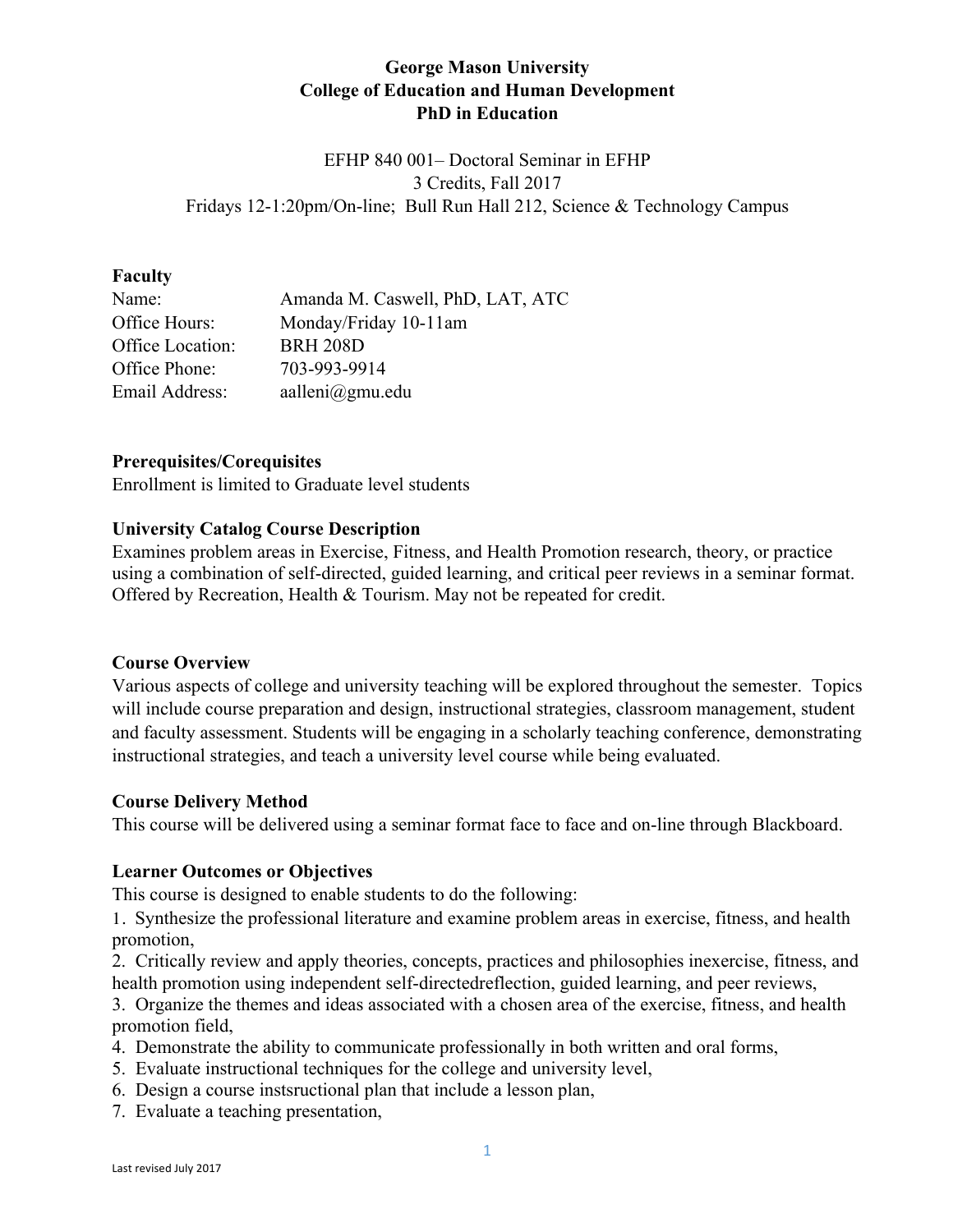- 8. Write a teaching philosophy,
- 9. Demontrate a teaching method,
- 10. Analyze classroom management techniques, and
- 11. Survey a college instructor's professional career path.

### **Professional Standards**

Not Applicable.

# **Required Texts**

Fenstermacher, G. & Soltis, J. (2009). Approaches to teaching,  $5<sup>th</sup>$  Edition. Teachers College; New York.

Joyce, B., Weil, M., & Calhoun, E. (2015). Models of teaching, 9<sup>th</sup> Edition. Pearson; New York.

# **Recommended Text**

Velez-Solic, A. (2015). Teaching online without losing your mind: A comprehensive overview. AVS Academic Services; Indiana.

## **Course Performance Evaluation**

## • **Assignments and/or Examinations**

# o **Professional Instructor Interview**

Identify a faculty mentor ( at Mason or elsewhere) who you respect as a good instructor/teacher and request a 20-30 minute interview. Discussion will focus on a variety of topics to be provided in class.

# o **Teaching Demonstration**

The student will evaluate their performance as a teacher. Students will video a teaching demonstration in a course *that they are not currently* teaching. Students will use the 4 P's of planning a class, provide instructional objectives, and be evaluated by a peer and professional. Grading criteria will be provided. Demonstration and evaluation are to be completed by December 1.

## o **Teaching Philosophy**

Based on experiences in learning and teaching, students will write a philosophy of teaching. The philosophy must reflect the student viewpoints, and the basic theories about learning and teaching. An initial draft and final draft will be completed. Grading criteria and instructions will be provided.

## o **Instructional Strategy Demonstration**

Students will be assigned one instructional strategy from the *Models of Teaching*  textbook that they will develop into a 10-15 minute presentation. At the beginning of the assigned class meeting, the student will demonstrate the instructional strategy to their classmates. Assignments and instructions will be provided.

## o **Innovations in Teaching & Learning Conference**

Students will attend the conference on Friday, September 22, 2017 in leui of class attendance (including your early classes with Dr. Cortes and Dr. Martin). A written assignment will be required and instructions provided.

#### o **On-line Activities**

Throughout the semester, various activities including disucssions, papers, etc will be required. Instructions and deadlines will be provided.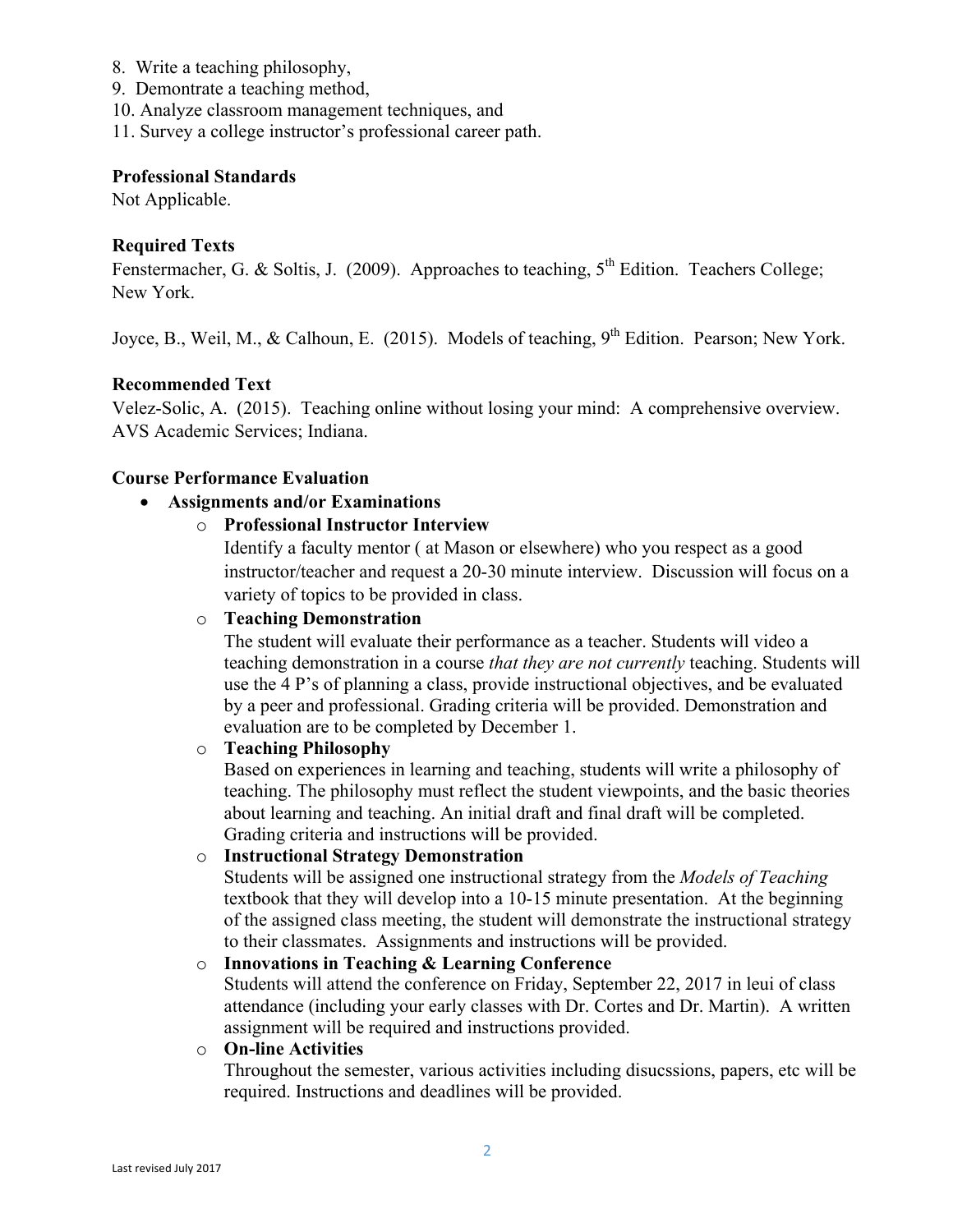| <b>Description</b>                 | Qty | <b>Points Each</b> | <b>Total Points</b> |
|------------------------------------|-----|--------------------|---------------------|
| Professional Instructor Interview  |     | 45                 | 45                  |
| <b>Teaching Demonstration</b>      |     | 60                 | 60                  |
| Teaching Philosophy- Initial Draft |     | 10                 | 10                  |
| Teaching Philosophy Final Draft    |     | 20                 | 20                  |
| & Reflection                       |     |                    |                     |
| <b>Instructional Strategy</b>      |     | 60                 | 60                  |
| Demonstration                      |     |                    |                     |
| Innovations in Teaching $\&$       |     | 45                 | 45                  |
| Learning Conference                |     |                    |                     |
| <b>On-line Activities</b>          | 12  |                    | 60                  |
|                                    |     |                    | 300                 |

# • **Other Requirements**

Attendance is expected.

# • **Grading**

The student's final letter grade will be earned based on the following scale:

- A: 279-300 (93%) A-: 270-278.99 (90%) B+: 261- 269.99 (87%) B-: 240-260.99 (80%) C: 219-239.99 (73%)
- F: 0-218.99 (72%)

# **Professional Dispositions**

See https://cehd.gmu.edu/students/polices-procedures/.

Students are expected to exhibit professional behaviors and dispositions at all times.

| Week           | <b>Topic</b>                                      | <b>Assignment</b>                  |
|----------------|---------------------------------------------------|------------------------------------|
| $(1)$ Aug 28-  | <b>Introduction/Syllabus-Course Development</b>   |                                    |
| Sept 1         |                                                   |                                    |
| $(2)$ Sept 2-8 | Course Design                                     |                                    |
| $(3)$ Sept 9-  | <b>Course Preparation</b>                         | On-line Activity; Approaches       |
| 15             |                                                   | to Teaching chapters $1 \& 2$ ;    |
|                |                                                   | Models of Teaching pg 1-36         |
| $(4)$ Sept 16- | No Sci Tech meeting; Innovations in Teaching $\&$ | On-line Activity, Innovations      |
| 22             | Learning Conference                               | in Teaching & Learning             |
|                |                                                   | <b>Conference</b>                  |
| $(5)$ Sept 23- | Developing your Teaching Approach                 | On-line Activity Approaches        |
| 29             |                                                   | to Teaching chapters $3 & 4$       |
|                |                                                   | <b>Teaching Philosophy Initial</b> |
|                |                                                   | <b>Draft Due</b>                   |

# **Class Schedule**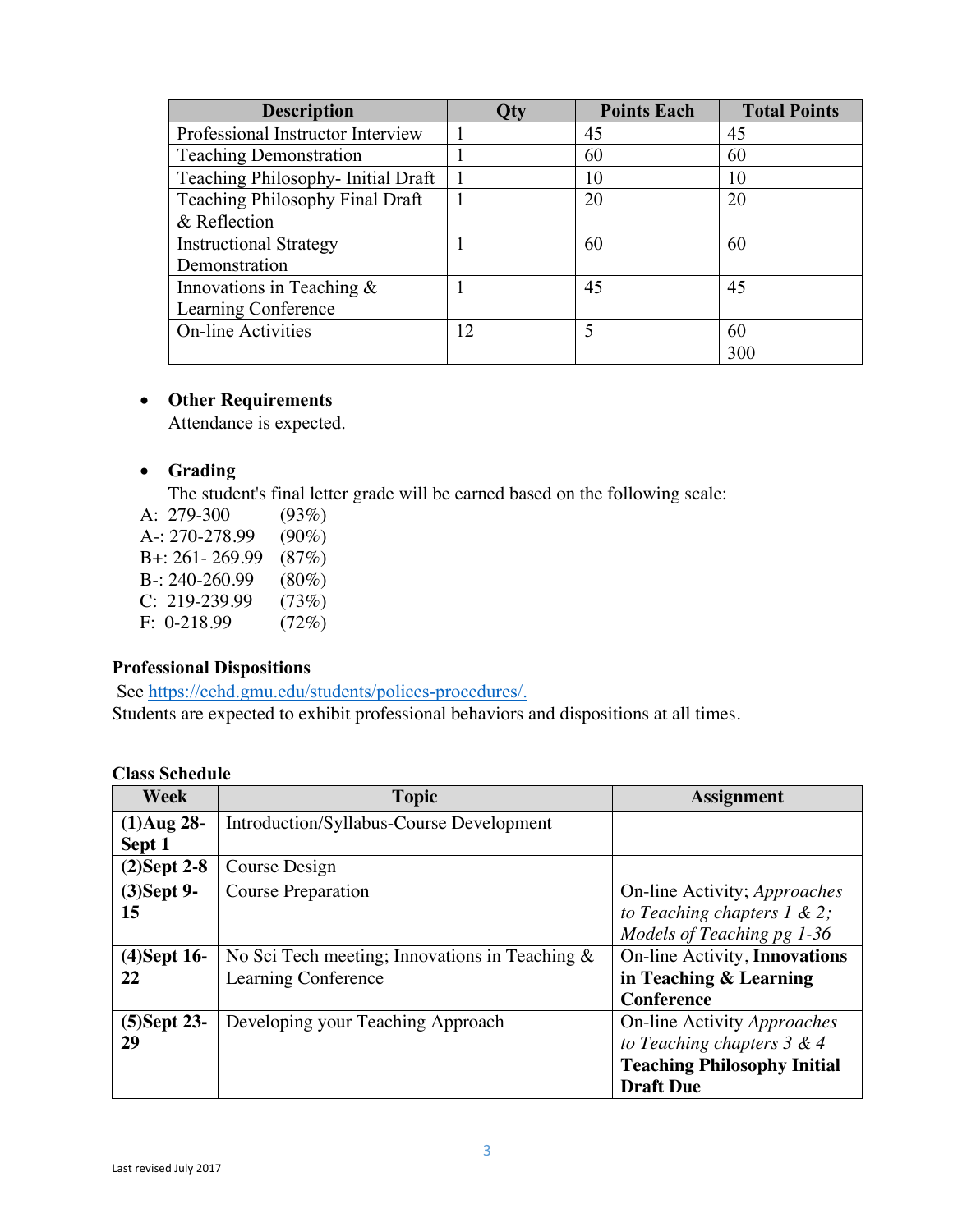| $(6)$ Sept 20- | Instructional Strategies-Modes of delivery   | On-line Activity Approaches      |
|----------------|----------------------------------------------|----------------------------------|
| Oct 6          |                                              | to Teaching chapters $5 & 6$     |
| $(7)$ Oct 7-   | Instructional Strategies- Face to Face       | On-line Activity; Models of      |
| 13             |                                              | Teaching pg 1-34                 |
| $(8)$ Oct 14-  | No Sci Tech meeting                          | On-line Activity; Stearns        |
| 20             |                                              | <b>Center Assignment</b>         |
| $(9)$ Oct 21-  | No Sci Tech meeting                          | On-line Activity                 |
| 27             |                                              |                                  |
| $(10)$ Oct     | Instructional Strategies-On-line environment | On-line Activity Professional    |
| 28-Nov 3       |                                              | <b>Instructor Interview</b>      |
| $(11)$ Nov 4-  | Instructional Strategies-On-line environment | <b>On-line Activity</b>          |
| 10             |                                              |                                  |
| $(12)$ Nov     | Assessment-course and instructor             | On-line Activity                 |
| $11 - 17$      |                                              |                                  |
| $(13)$ Nov     | Thanksgiving breakno face to face class      | <b>On-line Activity</b>          |
| 18-24          |                                              |                                  |
| $(14)$ Nov     | Assessment-Student                           | <b>Teaching Philosophy Final</b> |
| 25-Dec 1       |                                              | <b>Draft Due; Teaching</b>       |
|                |                                              | <b>Demonstration Due On-line</b> |
|                |                                              | Activity                         |

Note: Faculty reserves the right to alter the schedule as necessary, with notification to students.

# **Core Values Commitment**

The College of Education and Human Development is committed to collaboration, ethical leadership, innovation, research-based practice, and social justice. Students are expected to adhere to these principles: http://cehd.gmu.edu/values/.

# **GMU Policies and Resources for Students**

# *Policies*

- Students must adhere to the guidelines of the Mason Honor Code (see http://oai.gmu.edu/the-mason-honor-code/).
- Students must follow the university policy for Responsible Use of Computing (see http://universitypolicy.gmu.edu/policies/responsible-use-of-computing/).
- Students are responsible for the content of university communications sent to their Mason email account and are required to activate their account and check it regularly. All communication from the university, college, school, and program will be sent to students **solely** through their Mason email account.
- Students with disabilities who seek accommodations in a course must be registered with George Mason University Disability Services. Approved accommodations will begin at the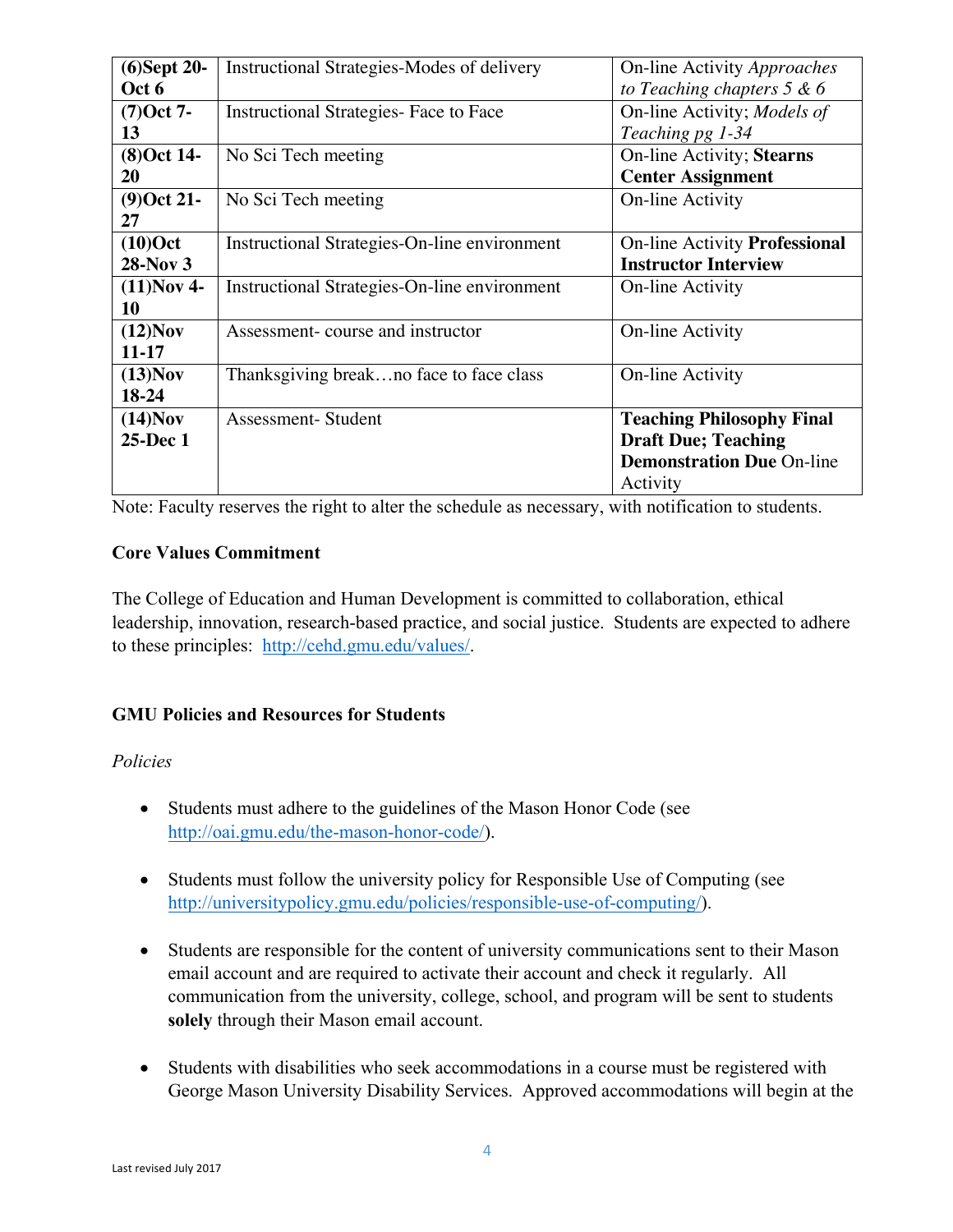time the written letter from Disability Services is received by the instructor (see http://ods.gmu.edu/).

• Students must follow the university policy stating that all sound emitting devices shall be silenced during class unless otherwise authorized by the instructor.

# *Campus Resources*

- Support for submission of assignments to Tk20 should be directed to  $tk20$ help $@gmu$ edu or https://cehd.gmu.edu/aero/tk20. Questions or concerns regarding use of Blackboard should be directed to http://coursessupport.gmu.edu/.
- For information on student support resources on campus, see https://ctfe.gmu.edu/teaching/student-support-resources-on-campus

**For additional information on the College of Education and Human Development, please visit our website https://cehd.gmu.edu/students/ .**

# **E-mail Correspondence**

Only messages that originate from a George Mason University address will be accepted. The following is an appropriate professional format:

Dear Dr. Caswell; *(Beginning salutation)* I am looking forward to your class. *(Text body)* Regards, *(Ending Salutation)* First Name Last Name *(Your name)*

# **Technology Use During Class**

As per GMU policy, all sound emitting technology is required to be turned off during the class meeting time. Additionally, *no laptop computers, Smart Phones, or other technology* will be permitted for use during class time; the exceptions are for use during presentations/projects, and technology deemed as necessary by the Office of Disability Services. Students utilizing various technology devices during class will be asked to leave class and will not be permitted to complete course work or receive any points for assignments that day.

## **Name Requirement on Assignments**

Your first and last name MUST be on your papers when you turn them in. Failure to put your name will result in a 0 for the assignment.